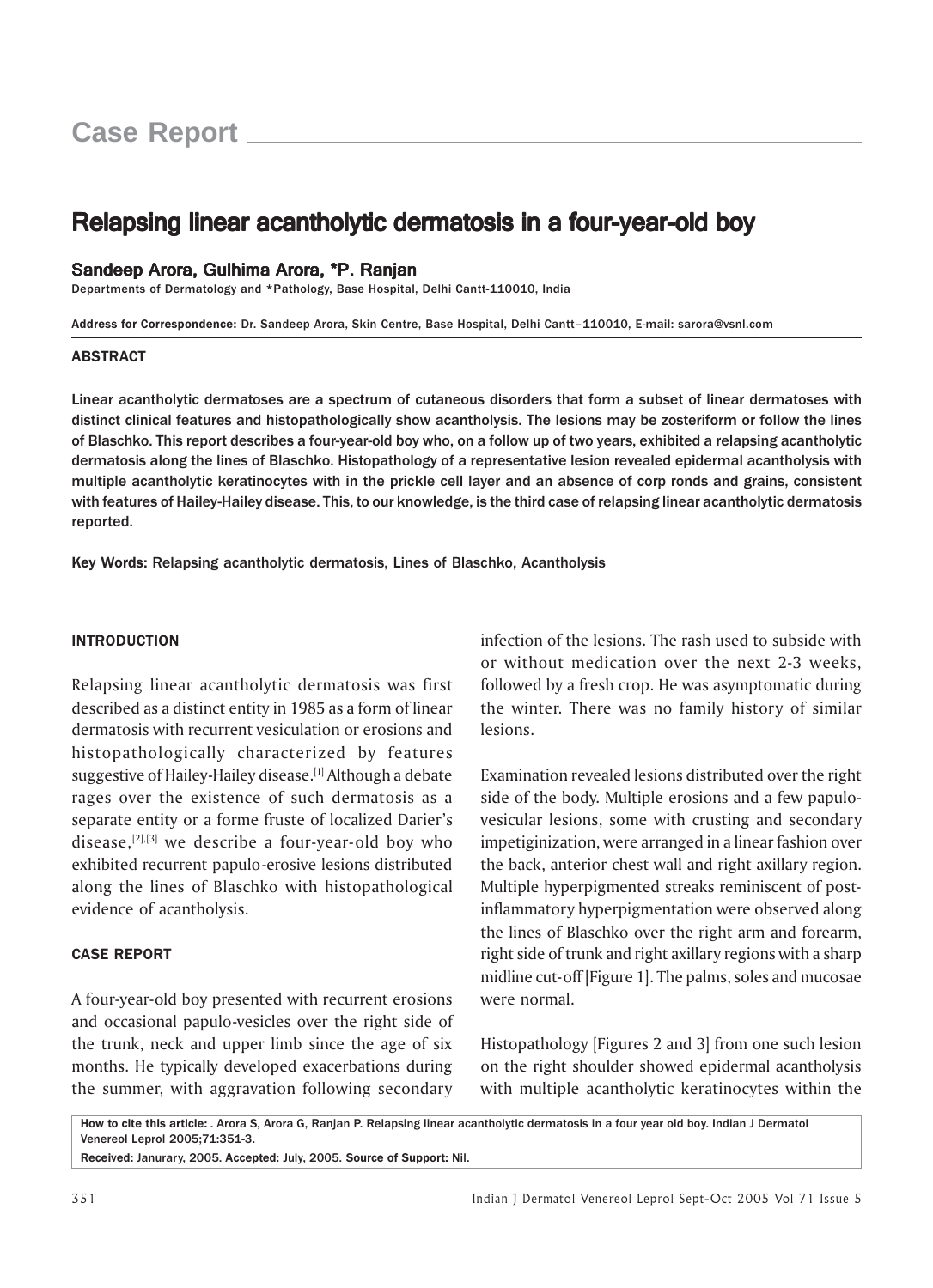

**Figure 1:** Papulovesicular lesions over the chest and axilla along the lines of Blaschko



**Figure 2:** Epidermal hyperplasia, spongiosis and acantholysis. Surface shows scale crusts. (H and E, 10X)

prickle cell layer. Corp ronds and grains were not visible. The dermis contained a nonspecific inflammatory infiltrate.

The patient was followed up for two years. He was managed symptomatically with sun avoidance during summer, which helped in reducing the severity of eruptions and with topical antibiotics for secondary impetiginization.

## **DISCUSSION**

Indian J Dermatol Venereol Leprol Sept-Oct 2005 Vol 71 Issue 5 352 Relapsing linear acantholytic dermatosis is



**Figure 3:** High power photograph showing acantholytic cells (H and E, 40X)

morphologically similar to Hailey-Hailey disease with exacerbation following sun exposure and local infections. The onset was initially reported in infancy, $[1]$ but Duschet et al $[4]$  reported an 81-year-old man with similar lesions. Our patient had an onset similar to the case reported by Vakilzadeh and Kolde,<sup>[1]</sup> but he had no family history of similar lesions.

The differential diagnosis in such a case of linear acantholytic dermatosis includes localized Darier's disease,[5] Grover's disease with a zosteriform distribution,<sup>[6]</sup> acantholytic dyskeratotic epidermal nevus[7],[8] and nevus corniculatus.[9] The absence of palmoplantar and nail involvement, no predilection for seborrheic areas, and absence of dyskeratotic cells, corp ronds and grains on histopathology in our patient were distinguishing features from a localized form of Darier's disease. Acantholytic dyskeratotic epidermal nevus and nevus corniculatus have been typically described with hyperkeratotic papules and plaques in a linear distribution with evident dyskeratosis on histopathology. Grover's disease presents with pruritic papules and papulovesicles in a truncal distribution in middle age.

The concept of genetic mosaicism had been proposed by Happle for skin disorders following the lines of Blaschko.<sup>[10]</sup> A post-zygotic mutation may result in a single region of abnormal cells forming separate regions due to cell migration, which is a programmed direction of embryonic movement. This concept would probably explain the distribution of lesions in our patient.